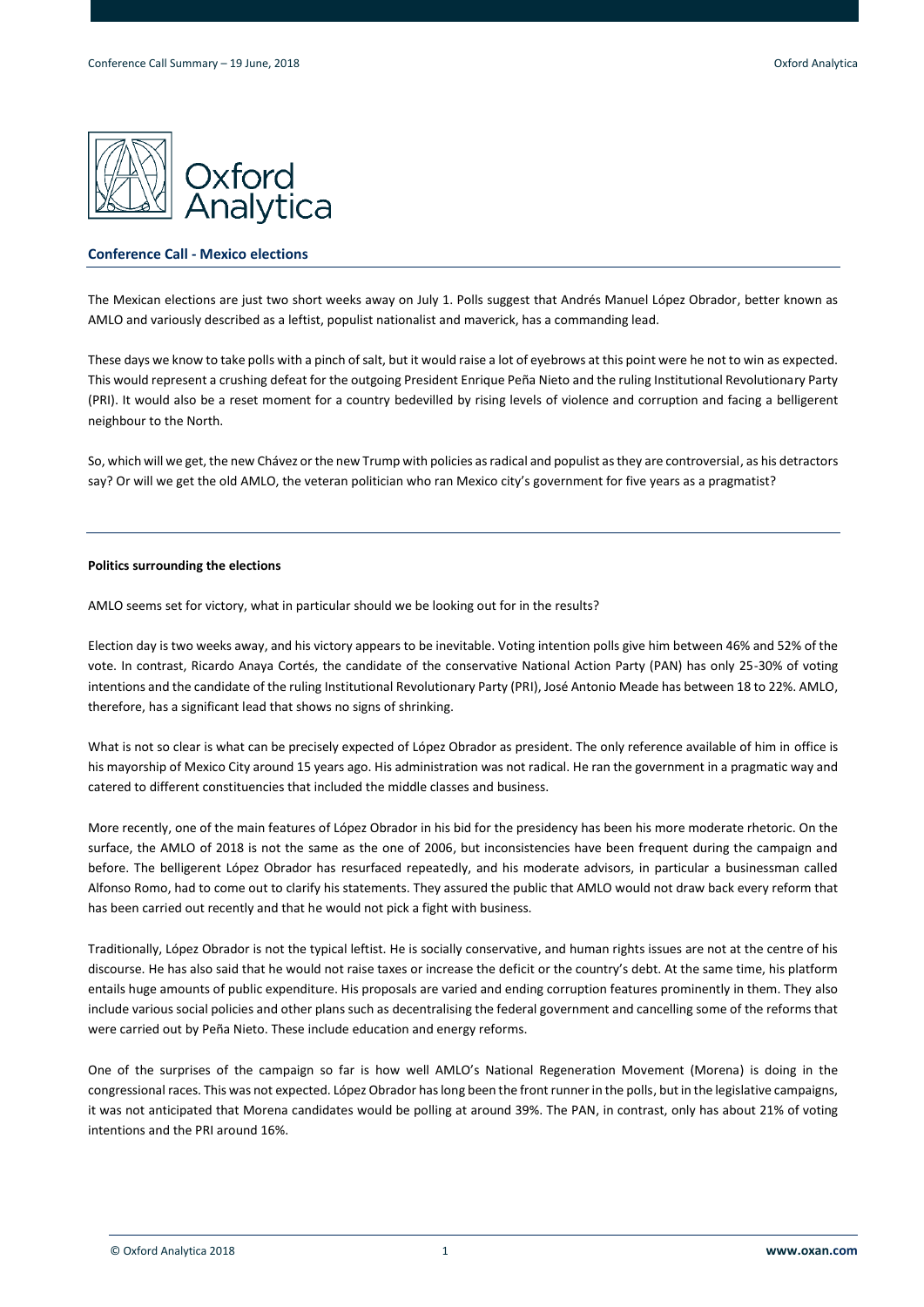Based on this share of the vote, Morena would end up having more than 50% of seats in both chambers. This is quite an unexpected development and would give López Obrador greater room for manoeuvre regarding policymaking. Morena would, however, not be receiving a qualified two-thirds majority, which is what is necessary to pass constitutional amendments.

How radical López Obrador's agenda will be will also be determined by how much influence Alfonso Romo and his cabinet (which would contain mostly moderates, if AMLO appoints the individuals he has nominated) have versus the more radical Morena base. Ultimately, López Obrador is seen as a pragmatic politician. It is likely that he will look to achieve some compromise between both sides. Apart from that, AMLO's presidency will likely be very powerful as Morena will not only dominate in Congress, but also increase its presence in the states.

The main three parties that have so far dominated politics in Mexico will emerge from the elections weakened. The PRI and the Party of the Democratic Revolution (PRD), in particular, will be in danger of becoming minor players. The PRD could even disappear before the end of the administration. Even though the PAN would remain as the main opposition in a Morena administration, it will come out of the election very bruised due to internal divisions caused by Anaya's candidacy and the coalition with the PRD. To be an effective counterweight to López Obrador and Morena, the PAN will have to look inwards and fix its internal problems. Overall, we are entering a period of considerable change in Mexican politics.

## **The Economic background**

*An AMLO presidency would represent a significant economic policy change from the liberalising Peña Nieto agenda across the piece in energy, agriculture, infrastructure and NAFTA. What are the critical areas to look at and the likely consequences?*

AMLO wants to tackle two main issues -- high inequality on the one hand and the rule of law on the other. As concerns inequality, he wants to increase the real value of the minimum wage. Mexico has one of the lowest minimum wages in the region. AMLO's goal is to double it by the end of his six years in office. Ricardo Anaya has also proposed this same policy.

The other social policy that AMLO wants to implement immediately on taking power is the doubling of old-age pensions. At the moment, the pension is less than 30 US dollars per month. AMLO wants to increase it to around 55 dollars per month.

Another important part of his programme is to reduce inactivity by young people. He attributes the crime and violence in the country to the lack of opportunities for young people and wants to reduce school dropout rates, especially between the ages of 15-18. He furthermore wants to increase work participation rates, which he hopes to achieve through the more effective use of training programmes and scholarships. These two programmes are the most important ones in his agenda.

The other emphasis in López Obrador's economic programme is on inequality at the regional level. Mexico suffers from great regional disparities. The south is much poorer than the north. In the last 20 years, disparities have increased. The south is as poor as it was 25 years ago and there has been no economic progress in this region. AMLO intends to use higher investments in infrastructure to tackle this. His economic programme treats the south as a priority. He frequently mentions the lack of infrastructure in terms of schools and health facilities. He has also proposed two large economic projects in the south, a 'Maya' train route to promote tourism in the region and the establishment of a connection between the Pacific Ocean and the Gulf of Mexico.

There is discussion about how AMLO will be able to fund these initiatives. He has proposed that resources can be freed up by reducing expenses at the national level and reducing or eliminating corruption. He is however pragmatic and will likely also use private sector participation to raise funds. He has promised that in the first three years of his presidency there would be no new taxes or tax increases.

Does this agenda make him like Chavez or Trump? No, he is very pragmatic and intends to decrease regional inequalities in the country and to reduce poverty in the south. This is not necessarily a socialist agenda. He appears worried about inequality and slow growth and Mexico at the moment more or less has the same poverty rate as in 1992 in spite of growth and structural reforms.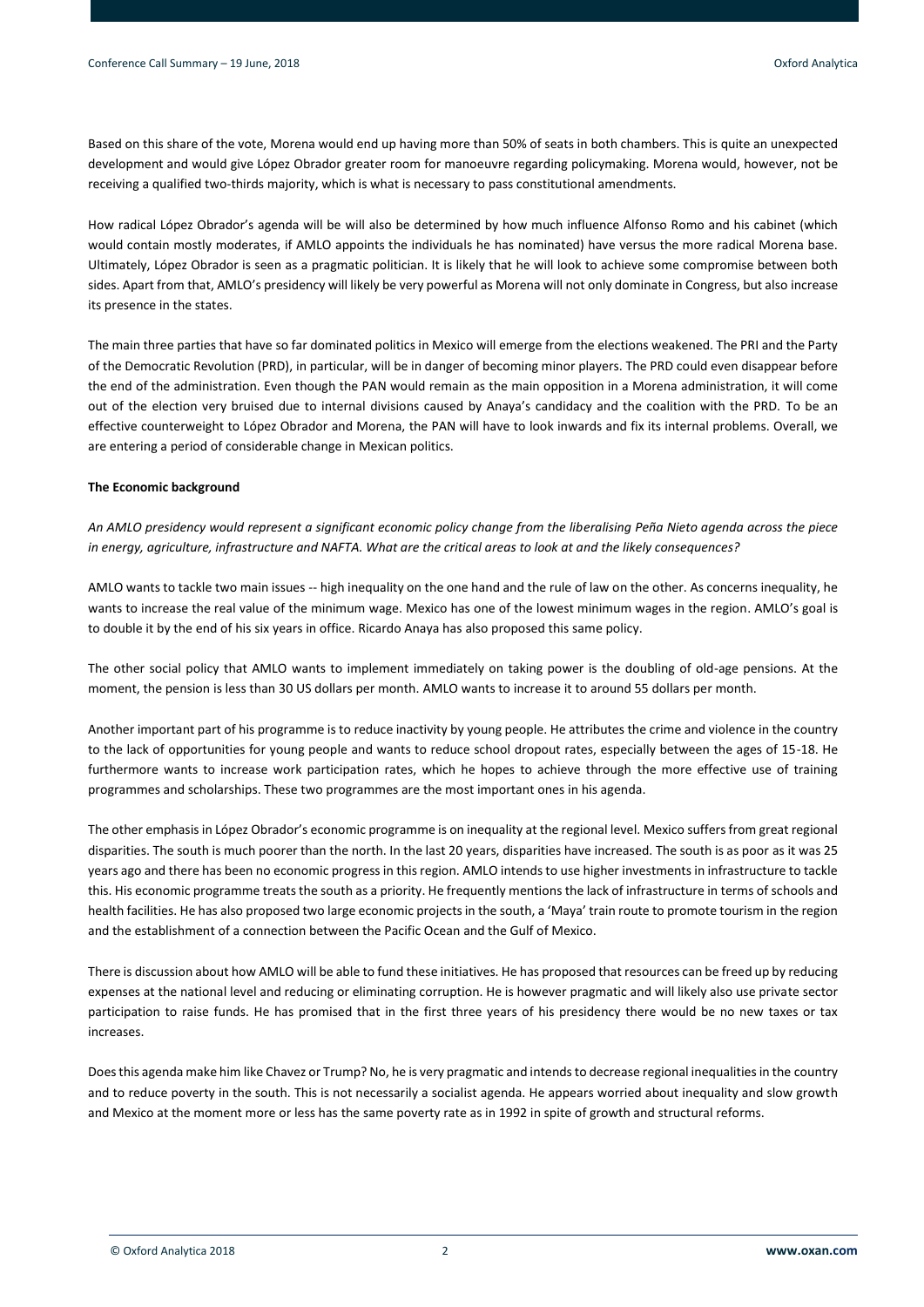## **Challenges of the security situation**

*On the campaign trail, AMLO's position on dealing with the cartels behind much of the violence has been somewhat ambiguous. What will AMLO do to deliver on his campaign promises to make Mexico not only more prosperous and honest but also more secure?*

His position on security policy has been somewhat vague, but he has pledged a dialogue and amnesty. He will no doubt face a very complex security environment. Mexico's economy has not grown over the past four decades while the number of people living in poverty has barely changed (53% in 1992 and 51% in 2016) -- a fact that, rightly or wrongly, AMLO links to the insecurity problem.

He will assume power in a context characterised by unprecedented levels of violence and with a rapidly changing and violent criminality. In January, the Pena Nieto administration deployed federal forces in states where the peak in homicides was particularly dramatic and widespread (including Tijuana, Ciudad Juárez, Cancún, Nayarit and Colima). The situation will be very problematic with the current homicide rate increasing by 18% over the last few months compared to the same period last year. The Pena Nieto administration will have seen more than 130,000 violent deaths. The violence is not only more acute but more indiscriminate, affecting more civilians and the electoral process itself.

Kofi Annan recently visited the country and after several days of talking to the president, the electoral authorities and other actors, he concluded that the violence is affecting some regions but may not affect the whole electoral process. Annan regretted that he was unable to speak to security actors and agencies and reminded political actors that they would have to come together and close ranks to bring peace back to the country.

The security situation has also affected economic sectors. The business community, with whom AMLO has had disagreements over his economic programme, has already spoken out on this issue. Coparmex at the end of May urged the Pena Nieto administration to tackle this situation in light of a 34% increase in oil theft. There has also been an increase in robberies targeting trains and rail tracks, as well as a rise in cargo theft. Some important companies have closed down distribution centres (e.g. Coca-Cola in Guerrero, a milk company in Tamaulipas and mining companies in Chihuahua).

The business community has reminded the Pena Nieto administration and given warning signs to AMLO that the violence and security crisis are affecting economic activities and thus employment. AMLO's security strategy remains vague. It tends to emphasise the impact of inequality and poverty to explain the violence and security crisis, something which is correct but also only partial. There is little that he or other actors who will likely play a role in his cabinet (Alfonso Durazo and Olga Sánchez Cordero) have offered in the way of concrete solutions.

## **Critical foreign policy issues (Relationship with the United States and President Donald Trump)**

#### *How will the relationship between Mexico and the United States play out?*

If AMLO comes to power, there will be a period when he takes office at the end of the year where foreign policy will be more clearly defined. The outgoing US ambassador Roberta Jacobson, who is a good analyst, was asked what she thought about AMLO and she responded that she simply did not know what an AMLO presidency would be like.

This seems an accurate assessment in light of the situation. Campaign presentations, past behaviour and a close examination of AMLO's advisors still do not provide a clear indication of how he will act and what choices he will make when the time comes. Partly, this is because US President Donald Trump is the large foreign policy question for him and it is difficult to determine what he will be confronted with. It is not clear how Trump will behave either. A large fraction of what López Obrador will have to do, will be to decide how to react to Trump and the things he has already set into motion.

One also has to distinguish between the short run and the long run in Mexico. Although the election in Mexico is happening on July 1, AMLO will not take office until December 1. A lot will be happening in the United States in the meantime, in particular the US midterm elections in November. Someone advising AMLO on how he should relate to Trump would likely indicate that there will be some bumps around the midterm elections and then thereafter there would be a possibility for a deal or some more defined relationship once the election outcome is clear.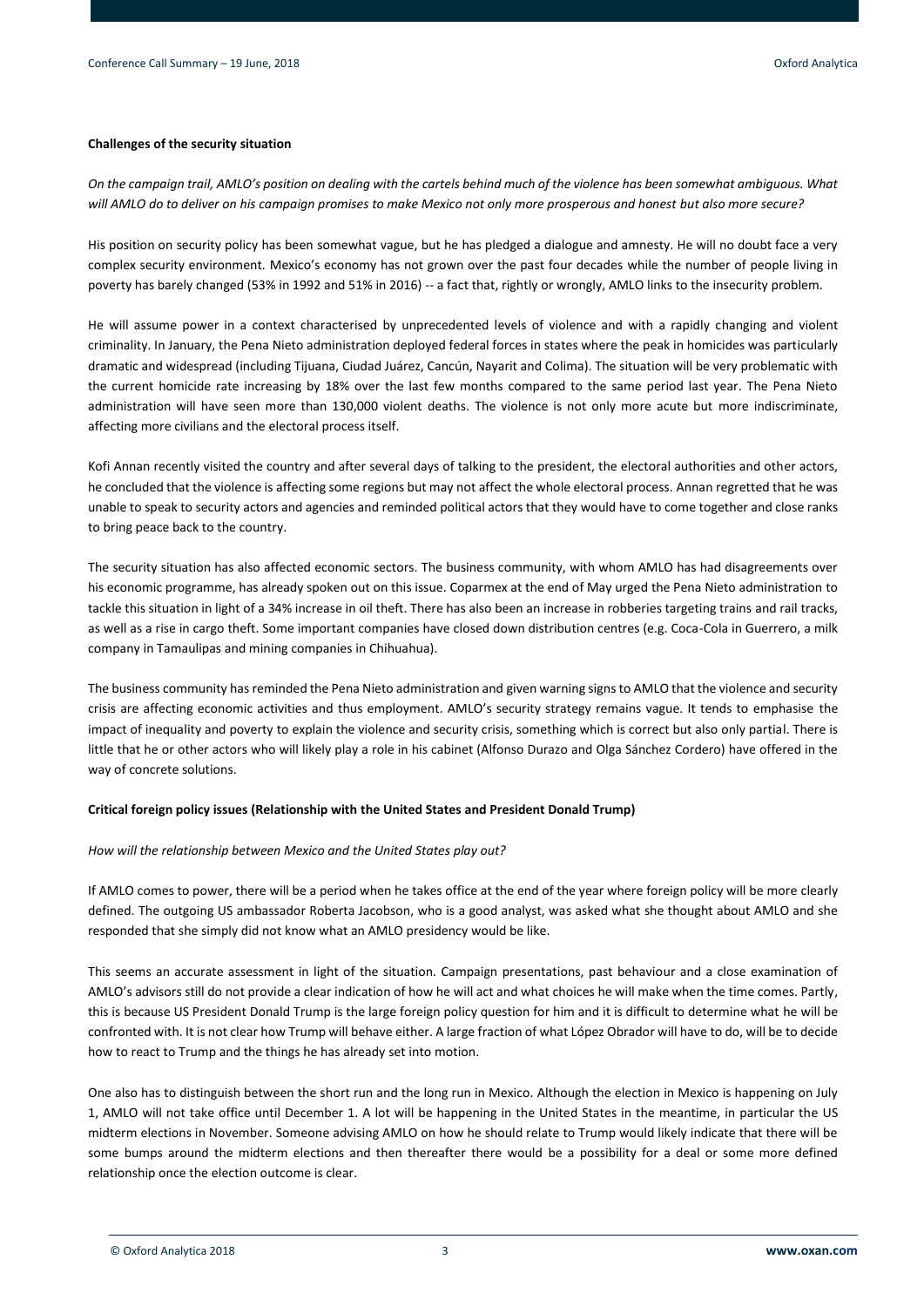There is a long list of things that are both foreign policy and intermestic issues (issues that concern both the foreign policy of Mexico and the United States). These are, for instance, migration and NAFTA (leaving it or imposing artificial sanctions over trade issues).

Up to now, AMLO's campaign strategy has entailed a positive and conciliatory stance ('peace and love') toward the United States. He has not chosen to occupy a radical nationalist space and has not attacked Trump, who has made various disparaging comments about Mexicans. He has not needed to do this as the other candidates would not have been able to express themselves in this way credibly and AMLO is the only candidate who is seen as having an authentic voice to defend Mexico.

Assuming AMLO receives about half of the vote and gets strong representation in Congress, he will have considerable discretion to choose how he will use that power. He has submitted a list of individuals whom he will appoint to his cabinet. Some of these are very experienced and moderate advisors. AMLO will however ultimately not be constrained by them and can decide whether to follow or ignore their advice or whether to replace them. He will not be strongly constrained by Mexican institutions either. It is worth remembering that he is the founder and virtually the owner of his political party. He, therefore, does not have to negotiate with 'barons' of the party as would be the case if he was a PRI or PAN candidate, for instance.

It is also important to remember that there will be nine parties in Congress. There will be scope for him to pick and choose and to build coalitions and possibly even to achieve constitutional reforms by negotiating with the small parties, which under the new rules of Congress will be considerably more independent and difficult to manage.

Coalition building will come from the presidency. Looking at AMLO's team of foreign policy advisors, their basic idea will likely be to hope that they can avoid excessive friction with the United States and to hope that Trump will see in López Obrador a fellow leader, a self-made man with whom he can cut deals rather than a traditional politician. There might be hope that key focus will be placed on US frictions with Asia for example, where the help of Mexico is needed. This is however only a hope and not a guarantee. There are not many levers in the possessions of the policy makers, and in any case, those policymakers will not know until December what position they really have in the forthcoming López Obrador administration.

#### **Questions**

## **Is it possible in these last two weeks for an anti-AMLO vote to coalesce at the last minute and if so is there any real chance for Meade or Anaya to capitalise on that?**

Polls seem to indicate that this is not the case. While polls cannot necessarily be taken as a predictor or what is going to happen, the key thing is that López Obrador's lead is huge and there is no indication of support for the other two candidates increasing or for trends to change drastically.

A lot has been made of the number of undecided voters captured in voting intention polls. This is around 20% in most polls, but these are not necessarily people who are undecided. A large part of this percentage might be individuals who simply refuse to reveal their political preferences and only a small fraction is likely truly to be undecided. Some undecided people might not be interested in political participation in general. Even if all undecided individuals were to vote against López Obrador, which is unlikely, it would still be difficult for either of the three other candidates to receive all these votes and for López Obrador not to win the presidency. It therefore still seems likely that López Obrador will win with a comfortable lead.

# **Looking at the constitution of the Congress after the election, will López Obrador command a majority in Congress or will he rely on the support of some of the smaller minority parties as well as the three that are backing him? Could he get to a constitutionchanging two-thirds majority in Congress that way?**

Yes, it is possible. Morena is the dominant party in his coalition. The other two parties are the Labour Party and the conservative Social Encounter Party (PES) party. Labour and the PES are minor players here. It should also be taken into account that while the Labour Party is ideologically closer to Morena as a more leftist party, the PES party has strong evangelical aspects. Therefore, in some regards, they will not agree. However, there are other smaller parties that will achieve representation in Congress, and there could also be some margin for them to form coalitions.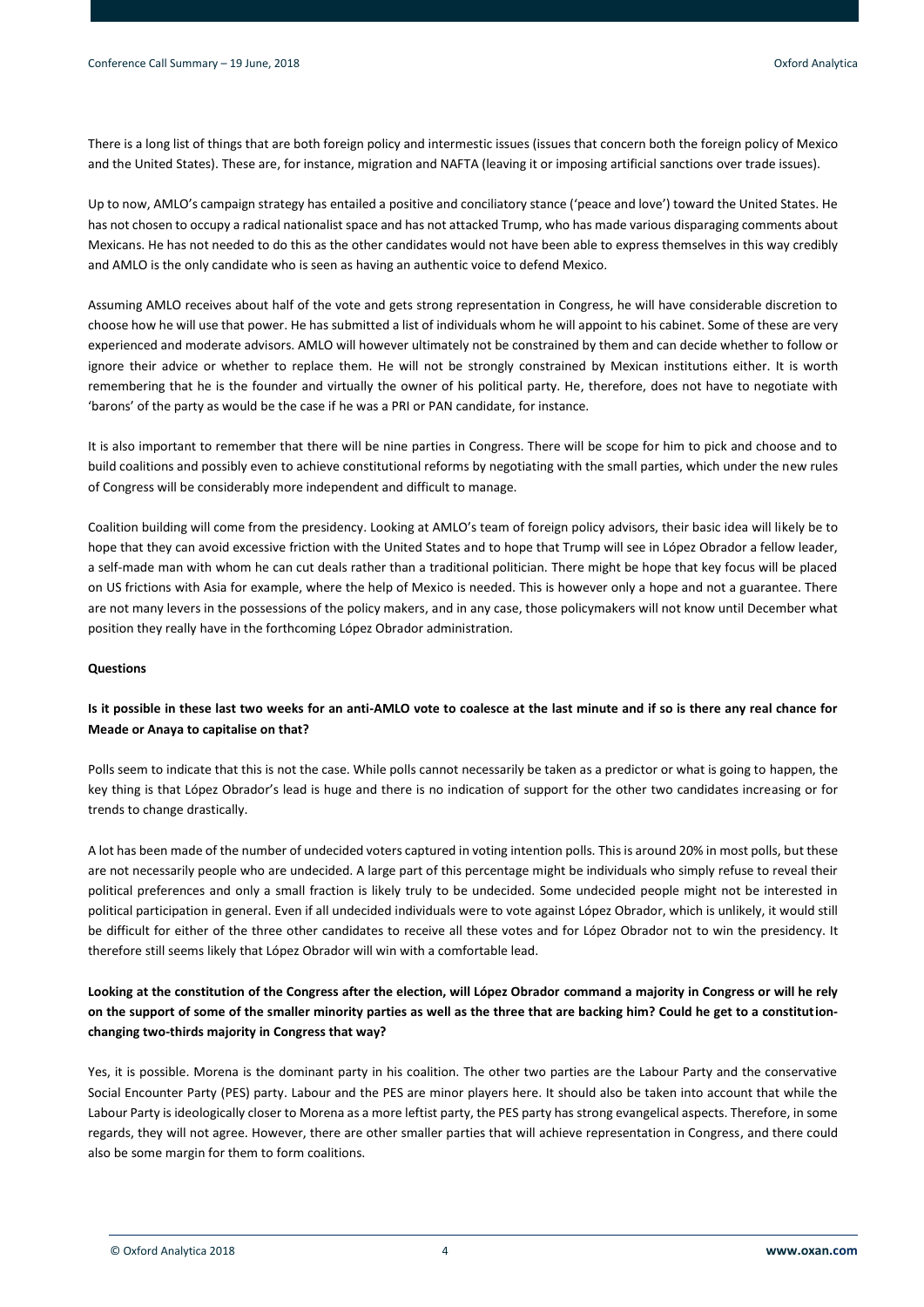At the moment, the latest figures indicate that the Morena candidates have around 39% of voting intensions for both the Chambers of Deputies and the Senate. This is substantial against the second-placed PAN, which has 21% of voting intentions. According to figures from a Mitofsky poll carried out in mid-May, these figures could translate into a maximum of around 298 seats of 500 in the lower chamber and 73 out of 128 in the Senate. This would give simple majorities in both chambers to López Obrador's party. A qualified majority of two-thirds is necessary to carry out constitutional amendments. This does not seem likely to be achieved. It would mean reaching 334 votes in the lower chamber and 85 in the Senate. López Obrador will have to seek support. If there are plans to carry out constitutional amendments, cross-party support will be essential. He has been pragmatic as a politician, and if there is something that he wants to achieve, he will likely look for support wherever he can find it. He welcomes everyone under the banner of 'peace and love' and everyone is welcome into Morena. This means that the most unexpected coalitions might be formed to secure the necessary numbers to pass any particular bill.

#### **What are Morena candidates like in general? Do they have a consistent view, or will they be a very diverse group in the Congress?**

This is a new party, although of course building on a long trajectory, which AMLO had in the PRD. About 40% of the candidates are defectors, individuals that were already well-established politicians in their regions for a different party who then came over to join Morena. This is a relatively heterogeneous set of people. Some inside Morena are left-wing, some right-wing. There are people of every ideological description, including people who were very powerful and prominent in opposing AMLO in 2006. Morena will be a catch-all party, and the leadership of it will depend significantly on the presidency. If it is López Obrador with 50%, he will have a great deal of legitimacy.

The Mexican system works on a six-yearly cycle. López Obrador would be a one-term six-year president. Usually at the beginning of the six-year presidency, there is a rallying around the new incumbent. The incentive to join AMLO if he is going to win is very high. The price of staying with one of the defeated parties is higher than before. The new voting system in Congress, which allows a member of Congress to stand for a second term also changes the relationship. Not only AMLO has to be considered in this regard but also his cabinet, how it is coordinated and how it relates to Congress. There are signs that the cabinet leader could be Marcelo Ebrard, the former mayor of Mexico City who has been giving policy advice across the board to AMLO. In this case, the agenda might be taken in a more centre-left direction.

#### **Governorships elections. Does it matter how many governorships AMLO wins?**

It does matter because Morena is such a new party. It only entered the register a few years ago. Out of the nine races that will take place on July 1, Morena is leading in six. The races in which Morena is leading are southern and central states (Chiapas, Tabasco, Morelos, Puebla, Veracruz, Mexico City). Morena is also expanding its grip in areas where it was not a considerable force a few years ago. The key thing is that Morena is taking away Mexico City from the PRD, which was historically a PRD stronghold. It also shows that the PRD is suffering from an exodus of peredistas.

In the last few years more fiscal and public employment initiatives have passed down from the centre to governorships. There is something of a genuine separation of power with governors having considerable discretion. It remains to be seen how Morena governors will behave and to which extent they will create fiefdoms of their own independently from AMLO and how far they will toe the line. There is no highly structured disciplinary control once someone has been elected as governor. Governors have legal and other advantages which enable them to bargain with the president. There are 32 states in total, and while there are nine elections this year, there will be further elections every subsequent year. The remaining bastions of opposition might crumble away with time.

# **Has this election raised the security threats to businesses? How is the business community likely to react if AMLO, as he may or may not have suggested, offers some sort of amnesty to the criminal groups that have been behind so much of the violence in the country?**

The election itself has not increased the security threats to the business community. The trends and the dynamics of the violence preceded the election. This is the case in terms of oil robberies that keep shifting from state to state. At the moment, Guanajuato state, which was relatively calm just a year ago, is the main state suffering from this type of crime. To the extent that AMLO reestablishes the links, communication and dialogue with the business community, the chances are good that suitable responses will be identified and implemented.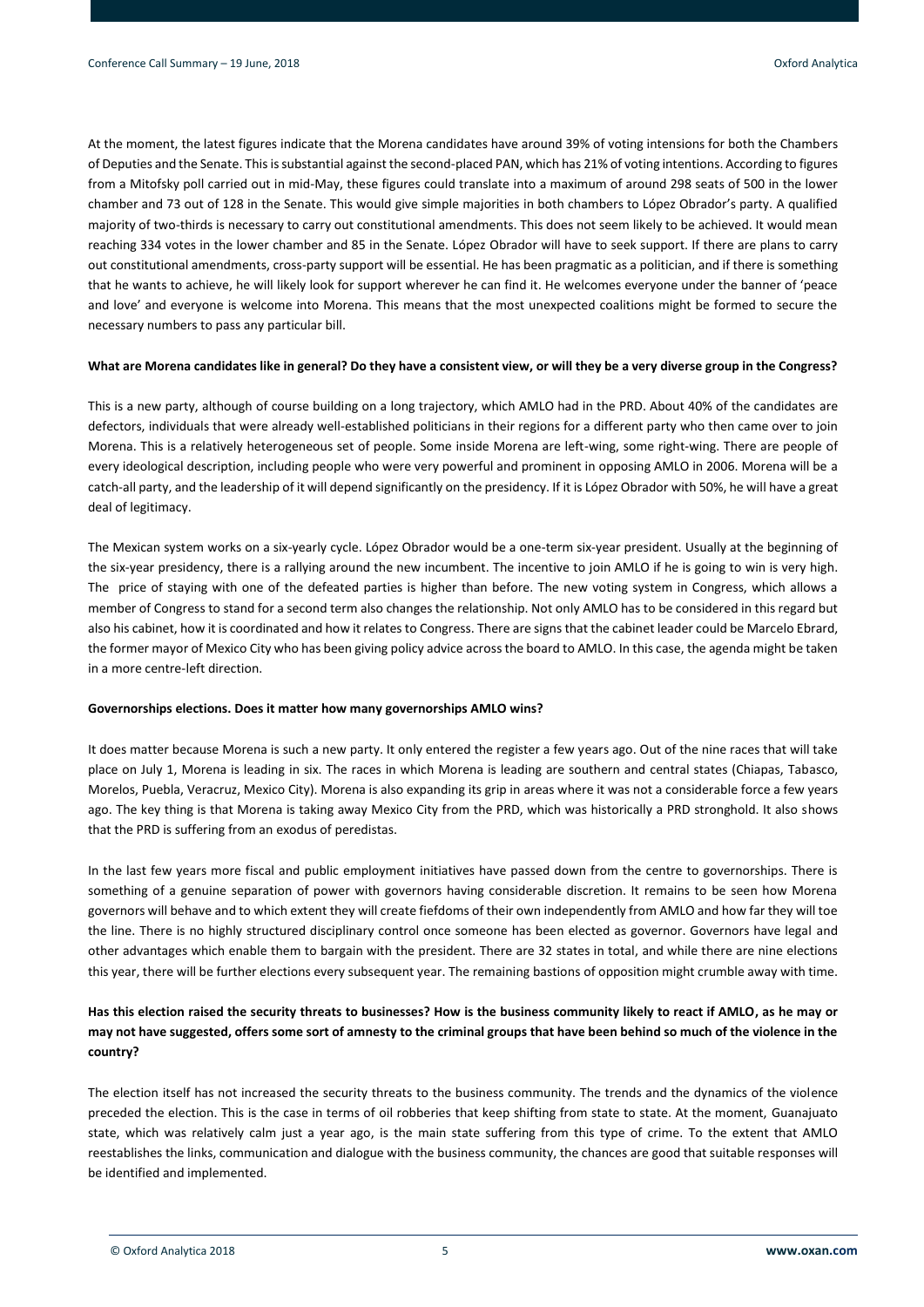Governors and the result of the elections will undoubtedly have an impact on the security environment. The federal structure of Mexico has no doubt played a part in the security situation. AMLO has so far not identified this as a priority in terms of his security strategy but it has been clearly addressed by Anaya, who proposed a new single federal agency entrusted with a mandate to tackle organized crime exclusively, and by Meade, who proposed a single criminal federal law to unify the type of crimes which are handled differently between states and the federation. This has been a major problem in tackling crime. The decision whether a crime falls in federal or state jurisdiction has often led to paralysis, and this would be an important factor that would need to be considered.

#### **With regard to tackling cross-border drug trade, what can be expected of AMLO's cooperation with the United States?**

The first challenge the AMLO administration will face is a very long and protracted transition process that will take five months, which requires strong efforts to establish coordination with key security actors, including the United States.

The drug issue has been basically absent in debates during the campaign. AMLO's proposal to tackle the security situation with antipoverty and inequality programmes faces limitations in this regard given the trends taking place right now between the United States and Mexico concerning drugs and especially Fentanyl, a new synthetic opiate setting off an unprecedented scale of criminal profits. This problem requires creative and brave answers, which are currently not sufficiently present in AMLO's proposals.

## **How can the fiscal soundness of AMLO's plans be assessed? How is AMLO going to pay for the security measures he is proposing, the social welfare programmes to tackle inequality and the pension changes?**

He has suggested eliminating social programmes that are not useful. He has pledged that he would try to reorganise the federal administration to achieve some savings there. He has also frequently said that he would reduce corruption. The question is of course if this is enough. This remains to be seen.

He will likely eliminate some existing programmes and start small with some programmes of his own to satisfy his political base and then increase the rollout of these later on.

AMLO's economic team is very aware of the fiscal issues. They might release the economic package earlier than usual to send the right signal to markets that they are fiscally responsible. They will likely have a primary surplus in the budget. This signal will calm markets considerably. It could be scheduled for late September, early October to reduce uncertainty.

# **What about the energy reforms? Which sectors are going to be the most affected? What is the outlook for Mexican oil production (in 2019, 2020, 2121 and 2222)? How much will AMLO likely impact exploration and development, as well as production?**

AMLO is unlikely to undo the energy reforms but is likely to review all the contracts that have been awarded. Once that is clear, he will presumably slow the pace of new auction rounds.

Mexican oil output fell to 1.9 million barrels per day in April 2018 having peaked at nearly 3.5 million barrels per day in 2004 and fallen steadily since. The energy minister is seeking 640 billion dollars by 2040 to revive the sector and has two oil and gas auctions planned and seven joint ventures lined up.

The energy minister estimates that if the auctions go ahead (he hopes to fit them in before AMLO would take office in December), output could rise to 2 million barrels a day by 2023. Output could get back to 3 million barrels a day by later in the 2020s if the investment plans proceed.

Otherwise, output will stay below 2 million barrels per day and risks falling steadily further.

Mexico's energy mix is not ideal -- it is a net exporter of crude oil, which the United States no longer needs to import – but it has always been a net importer of natural gas, so it is not in a position to benefit from the trend of liquified natural gas that is increasingly being shipped around the world.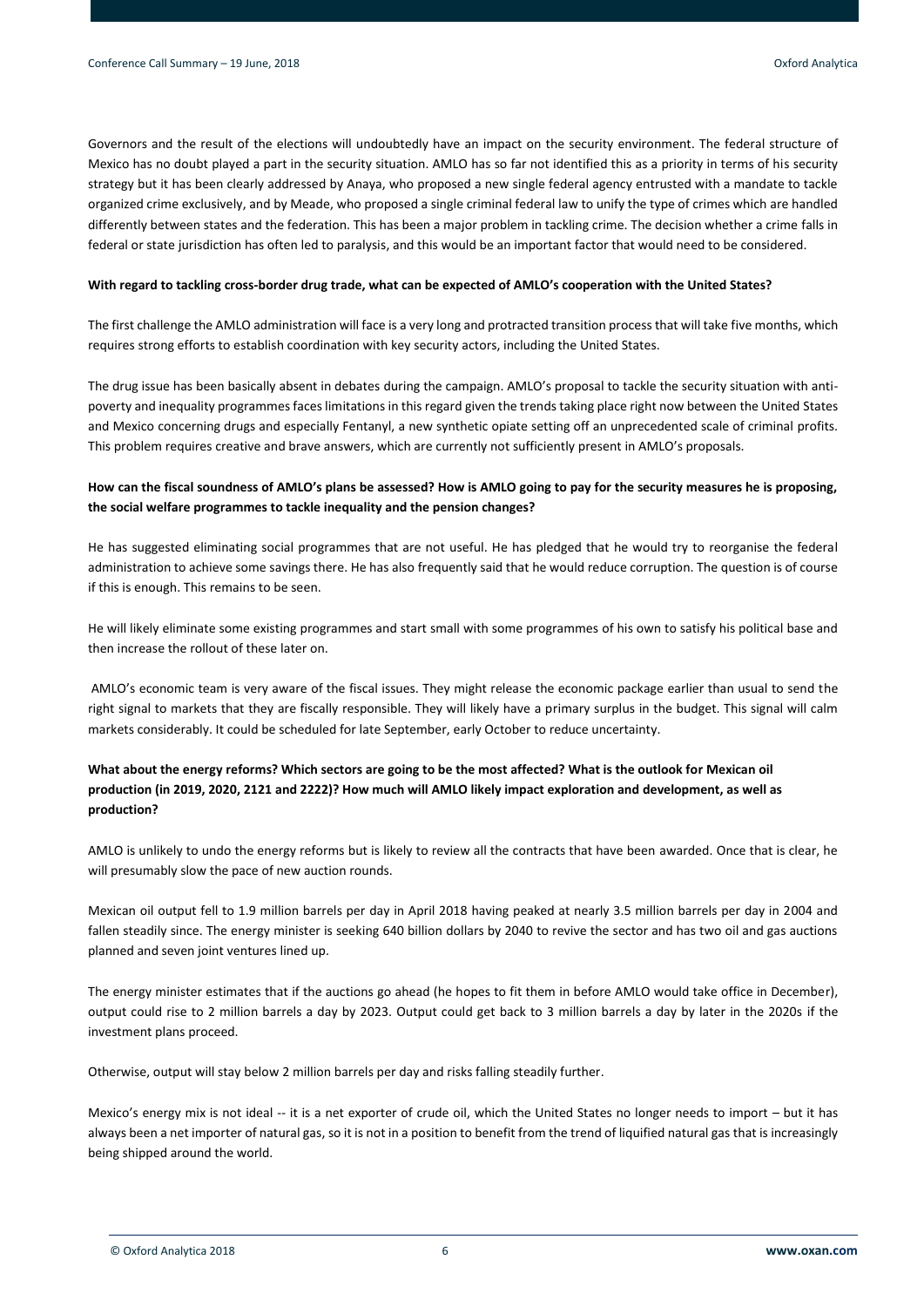As concerns the other sectors, AMLO has a large infrastructure programme which indicates that the construction industry will benefit in the future. There is controversy in Mexico about mining companies in light of claims that they have been abusive towards indigenous communities, complaints about their negative environmental impact and allegations that they were involved in the assassinations of environmental activists. AMLO will likely side with mining workers and affected communities, and the mining sector is expected to change.

The other sector that will be particularly impacted is banking. Changes in the public administration might have an impact here, particularly with regard to the Ministry of Finance and the banking regulation institutions. The AMLO cabinet will push to enforce compliance with market competition and changes in the banking regulation sector are likely.

## **NAFTA**

As concerns NAFTA, Mexico is unlikely to accept a worse deal than the current one. AMLO might ultimately be more vocal in this regard then Pena Nieto.

#### **What about the agricultural sector? AMLO has talked about stimulating it. Is this a reasonable aspiration?**

The question is what he is going to do. He is proposing to give more power to small landowners rather than large producers (e.g. of coffee). He wants to advance organic production and small landownership. It is not clear how well he will do this and if this will be a lasting policy. He will mainly look to advance the agricultural sector in the south.

#### **How might an AMLO government manage the currency?**

It is important to recall the general trend in currency markets at the moment. Any assessment of what happens to the Mexican peso is partly a product of what happens in Mexican politics but also of broader international dynamics.

On the internal politics front, if the fiscal policy looks reassuring, and it has been suggested that this might be the case, this could be a device for reducing speculation against the peso after the election. The peso is currently at 21 to the dollar. This level creates a lot of internal inflationary pressures. It means that the country is undervalued from the point of view of investors who think it has a future. It could go a lot further as there is really no guaranteed mechanism for controlling the exchange rate. The interconnections between the peso and the US economy are such that it is at the mercy of the treasurers of multinational corporations. The situation could become worse, but it could equally stabilise and improve shortly after the election, as has been estimated by some observers, including Citibank.

It also depends on whether one is looking at the immediate turbulence and uncertainty between now and November or the rebirth of hope and the emergence of a more coherent and longer term position, which may follow in December.

# **Is AMLO going to be welcoming to foreign investors, especially given some of these infrastructure projects? Will there be any areas of the economy which will be off limits to foreign investors in an AMLO presidency?**

AMLO is pragmatic and will likely accept foreign direct investment and push a partnership between public and private investments. Public investment in Mexico is at a historical low and he will seek to work together with the private sector to increase and improve infrastructure, especially in the south.

As concerns the question of economic sectors which will be off-limits, it is unlikely that he will attempt to change the constitution. The energy reform will likely continue, and emphasis will be placed on the mining sector, but it seems unlikely that AMLO will attempt to change the constitution at least in the first three years of his presidency.